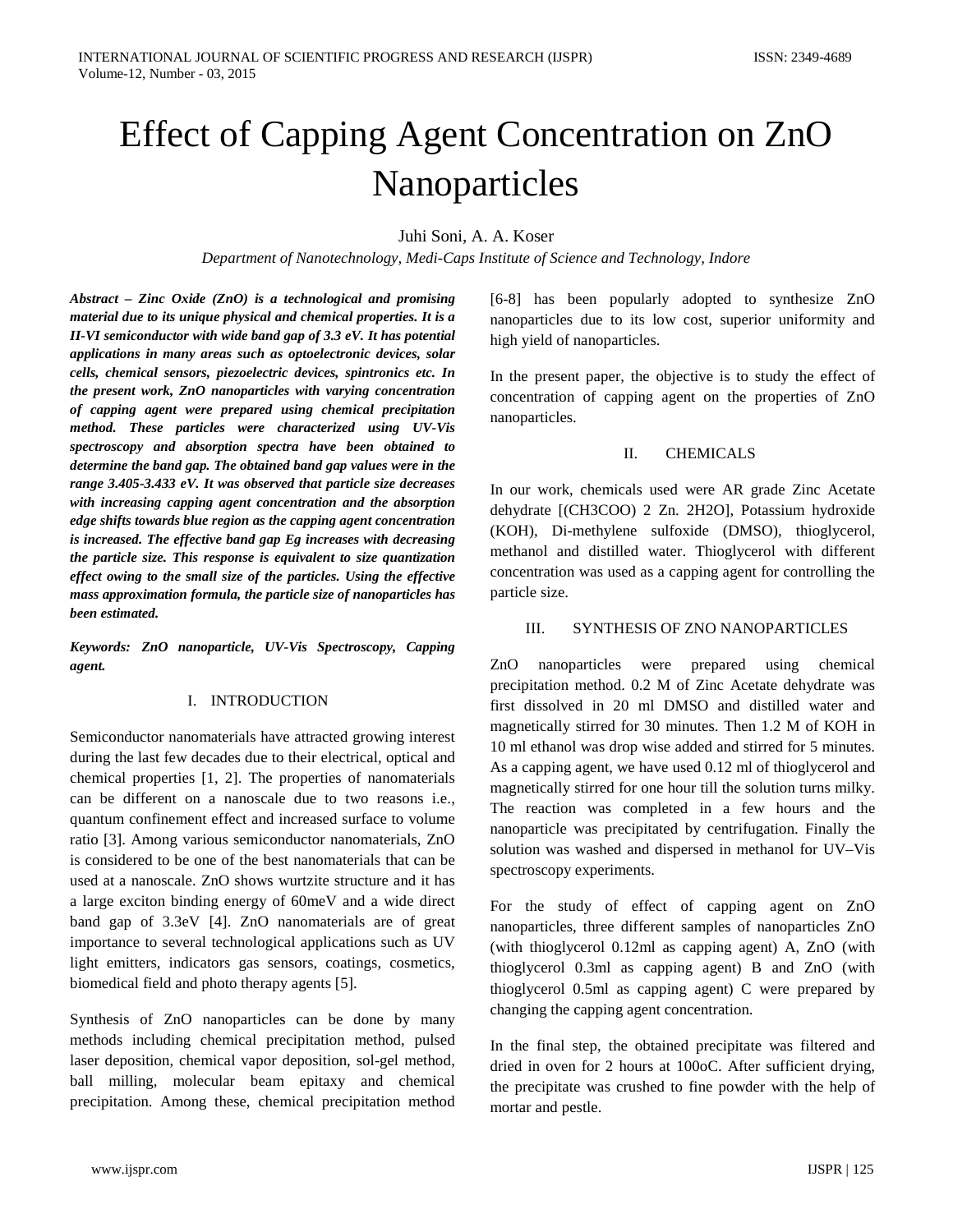In the preparation of ZnO nanoparticles, the chemical reactions involved were:

$$
Zn (CH3COO)2 + KOH \rightarrow Zn (CH3COO) (OH) + KCH3COO
$$
  

$$
Zn (CH3COO) OH + KOH \rightarrow ZnO + KCH3COO + H2O
$$

### IV. CHARACTERIZATION

The optical absorption spectra of ZnO nanoparticles were determined using UV-Vis spectrophotometer as shown in Figure 2 and Figure 3. The absorption spectra have been recorded over the range 300 to 400 nm for determining the band gap values. The UV-Vis spectroscopy revealed that the material has turned into nanoparticle form showing a blue shift in the absorption peak. The band gap enhanced to  $\sim 3.4$ eV, which is higher than the corresponding bulk ZnO. The particle size was calculated using effective mass approximation formula.

#### V. RESULTS AND DISCUSSION

The ZnO nanoparticles were successfully prepared by chemical precipitation method and it was characterized by the UV-Vis Spectroscopy. The average particle size (R) of nanoparticles was estimated using Effective Mass Approximation formula [9] as follows:

$$
E = E_{g} + \frac{\hbar^{2} \pi^{2}}{2R^{2}} \left\{ \frac{1}{m_{e}} + \frac{1}{m_{h}} \right\} - \frac{1.8e^{2}}{\varepsilon R}
$$

Where  $E=$  band gap of synthesized nanoparticle,  $Eg=$  bulk band gap of  $ZnO$  (3.3eV), R=radius of particle,  $m_h$ = effective mass of hole (for ZnO, it is 0.49 m<sub>o</sub>),  $\mathcal{E}$  = dielectric constant of material (for ZnO, it is  $9.1$ ),  $m_e$ =effective mass of electron (for  $ZnO$ , it is  $0.28m<sub>o</sub>$ ), and h is Planck's constant.

The values of particle size obtained from effective mass approximation formula for different concentration of capping agent are listed in Table 1. It was observed that as we increased the capping agent concentration, the particle size gets reduced and also the band gap is increased on increasing the concentration of capping agent. In this section author need to describe experimental/simulation results with graphs and appropriate tables.

# TABLE 1: AVERAGE PARTICLE SIZE AND BAND GAP VARIATION OF ZNO NANOPARTICLES WITH DIFFERENT CONCENTRATION OF CAPPING AGENTS.

|  |  | It is evident from the table the band gap values of ZnO |  |  |  |  |  |  |  |  |  |
|--|--|---------------------------------------------------------|--|--|--|--|--|--|--|--|--|
|--|--|---------------------------------------------------------|--|--|--|--|--|--|--|--|--|

|        | Concentration of | Average       | Band     |  |  |
|--------|------------------|---------------|----------|--|--|
| Sample | Capping agent    | Particle size | gap (Eg) |  |  |
|        | (ml)             | (nm)          | eV       |  |  |
| ZnO(A) | 0.12             | 3.91          | 3.405    |  |  |
| ZnO(B) | 0.3              | 3.77          | 3.413    |  |  |
| ZnO(C) | 0.5              | 3.47          | 3.433    |  |  |

nanoparticles changes from 3.40 to 3.43 eV by increasing the concentration of capping agent. These values exhibit a blue shift in band gap which is related to the size decrease of the particles and to the quantum confinement limit reaching of nanoparticles [10].

Figure 1 and Figure 2 shows the optical absorption spectra of ZnO nanoparticles. Absorption edge was obtained in UV region at wavelength 365nm, 362nm and 364.5nm for ZnO (A), ZnO (B) and ZnO (C) samples respectively.



Fig. 1: UV of ZnO Nanoparticles prepared by 0.5ml (upper) and 0.12ml (lower) thioglycerol



Fig.2: UV of ZnO Nanoparticles prepared by 0.3ml thioglycerol.

In the bulk material, the bands are actually comprised by the combination of adjacent energy levels of a huge number of atoms and molecules. The number of overlapping of orbitals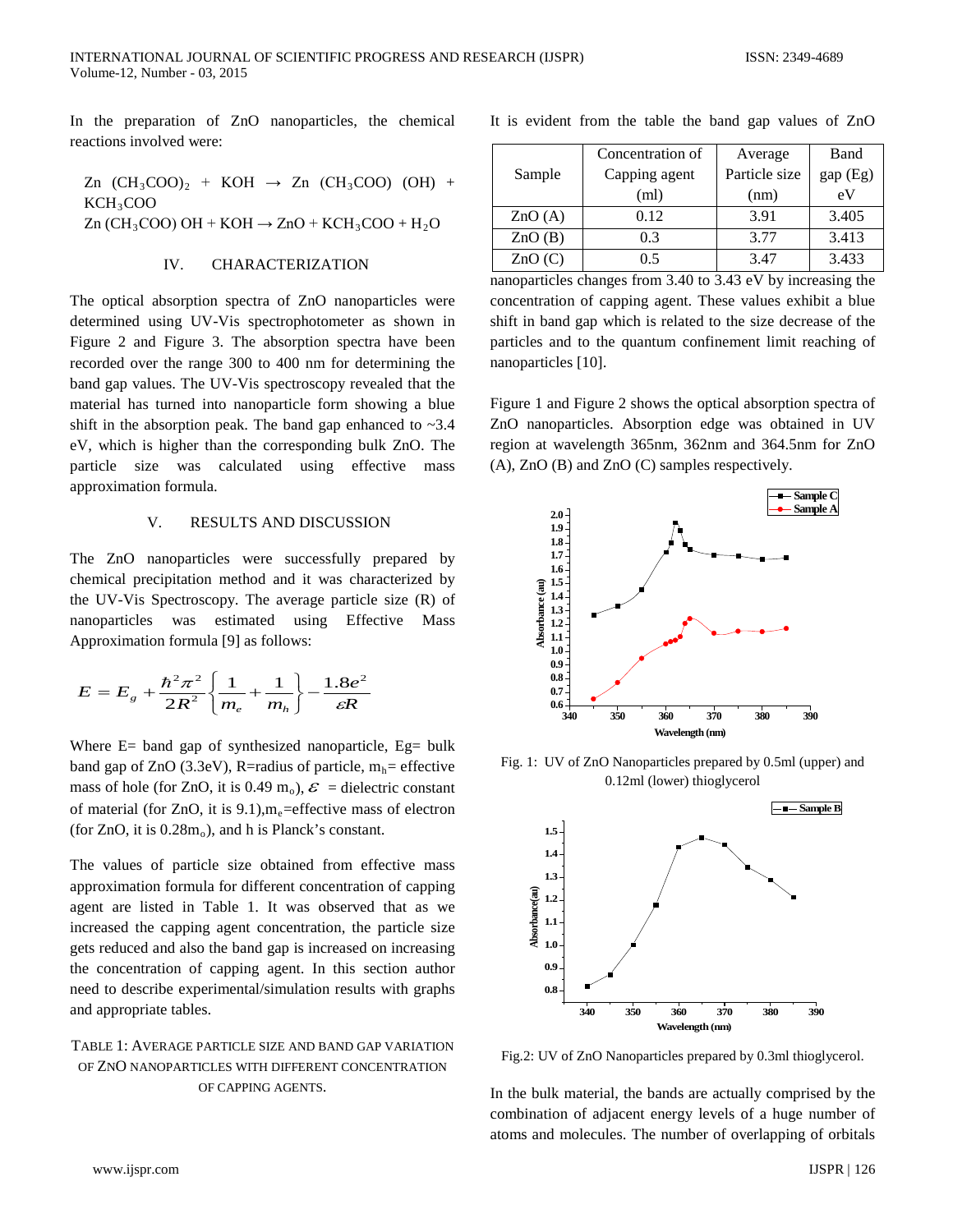or energy level gets decreases and the width of the band gets narrower, as the particle size reaches the nano scale, where every particle is comprised of a very small number of atoms or molecules, As a result, there is an increase in energy gap between the valence band and the conduction band. This describes the higher energy gap in nanoparticle than the corresponding bulk material. The band gap is the forbidden region for the electrons. When this forbidden region is larger, the restriction on the movement of electrons will be greater. Hence the nanoparticle exhibits the lower electrical conductivity than the bulk material from which they are prepared. So there is a shift of absorption spectrum toward lower wave length or blue region.



Fig.3: Diagram of band gap change in Nanoparticles

The formula will not be valid on further increasing the concentration of capping agent and also this would result in non-spherical geometry of the particles. This is the limit of increasing the concentration of capping agents.

The variation of band gap with particle size is shown in figure 4.



Fig. 4: Graph between particle size and band gap

The variation of band gap with capping agent concentration

is shown in figure 5.



Fig.5: Graph between concentration and band gap.

The variation of particle size with capping agent concentration is shown in figure 6.



Fig.6: Graph between concentration and particle size.

#### VI. CONCLUSION

Using chemical precipitation method, different size of ZnO nanoparticles with different molar concentration of capping agent can be prepared [11]. The optical band gap data have been obtained to confirm nano-size of ZnO nanoparticles. The optical band gap values of ZnO nanoparticles changes from 3.405 to 3.433 eV by increasing the molar concentration of capping agent. These values exhibit a blue shift in band gap (Eg) which is related to the size decrease of the particles and to the quantum confinement effect. The particle size of ZnO nanoparticles was between 3.47 and 3.91 nm, depending on molar concentration of capping agent. The particle size depends on molar concentration of capping agent. This paper shows that capping agent restricts the growth of particles and by increasing its concentration, smaller particles can be